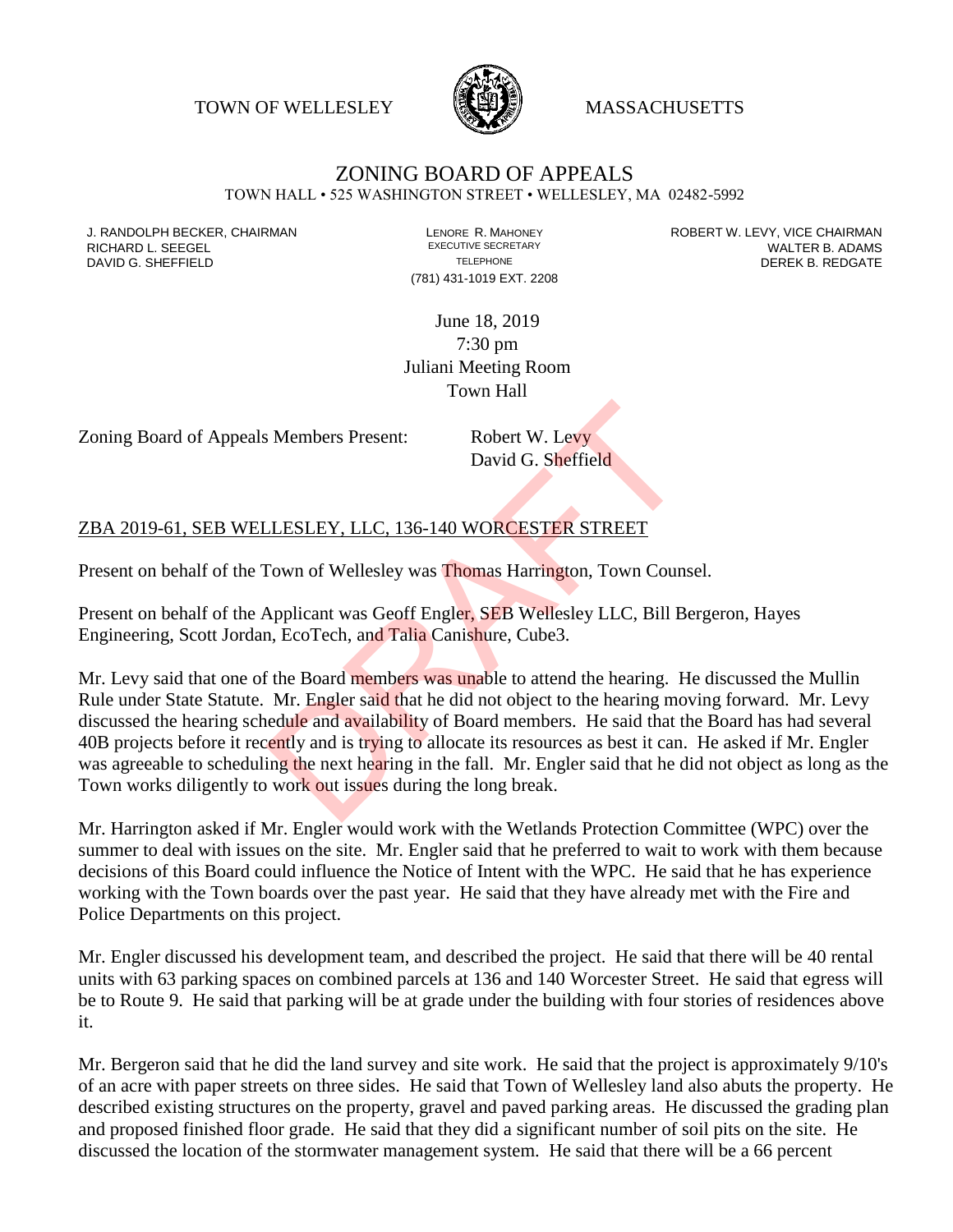reduction in peak runoff rates and recharge on site. He described existing conditions for stormwater runoff. He said that the long term stormwater management plan will be similar to other approved projects.

Mr. Bergeron discussed utilities, including sanitary sewer along Worcester Street, 10inch water main, gas and electric. He said that they met with the Fire Department today, who suggested putting a hydrant on the landscaped island. He said that they will show that and connection to the sprinkler system on updated plans.

Mr. Bergeron discussed the Layout Plan and a two-way entrance on Alpine Street. Mr. Levy discussed concerns about the Applicant's rights to use a portion of a paper street that abuts land that the Applicant does not own. He discussed possible overburdening of the private way.

Mr. Bergeron further discussed the proposed driveway. He discussed fire access on the site, rubbish collection, drop off area for Fedex and mail, and mail room inside the front lobby. He said that they have been working with the Engineering Department on details that are shown on the plans.

Mr. Levy discussed the Board's authority with respect to local Wetlands Bylaw regulations.

Mr. Levy asked about current owners of the properties. Mr. Engler said that the lots are owned by Worcester Road Realty Trust, Dean Behrend and Dean Cartwright.

Mr. Sheffield asked about parking requirements. Mr. Engler said that they have 63 spaces where 60 are required.

Ms. Canishure discussed the floor plans, amenity space, and potential for deck on the upper floor. She said that they broke up the scale to have a more residential nature. She said that they used earth tones to tie into the nature around the site. She said that they will use bay windows and a mansard roof for a top level that fades back. She said that the overall height will be under 55 feet. Mr. Bergeron said that the building will be set back 30.1 feet from Route 9. Frent owners of the properties. Mr. Engler said that the left Behrend and Dean Cartwright.<br>
It parking requirements. Mr. Engler said that they have 6<br>
the floor plans, amenity space, and potential for deck on<br>
the floor pl

Mr. Levy asked about the setbacks of surrounding properties. Mr. Engler said that the site does not have a neighborhood surrounding it. He said that it is surrounded by a lot of open space and town property. He said that there were no direct abutters that they tried to align with.

Mr. Engler discussed the town resource areas that abut property. He said that he was willing to arrange a site visit. He said that the area is wooded and overgrown with a lot of big trees.

Mr. Engler discussed an outdoor patio area for tenants with a grill and outdoor furniture, a play area for children, plantings along the front of the building, plantings to break up parking and along the edge of the property. He said that the project will benefit from natural elements surrounding the site.

Mr. Jordan discussed delineation of the resource areas on and in the immediate vicinity of the property, the riverfront and riparian areas. He said that they will be filing a Notice of Intent with the WPC for any work within the buffer zones that trigger review. He said that they will need an Order of Conditions. He said that they also found an isolated wetland just off the site to the east on town property that is not large enough to qualify as an isolated land subject to flooding, which is one of the resource areas under State jurisdiction. He discussed the area to be filled and replicated on the project site. He said that they will provide soil enhancement and native plantings at the back for more of a native forest look.

Mr. Engler said that the Applicant is allowed to ask for waivers from the local conservation bylaw. He said that they will file a Notice of Intent with the WPC but would prefer to wait on that to get traffic issues dealt with first.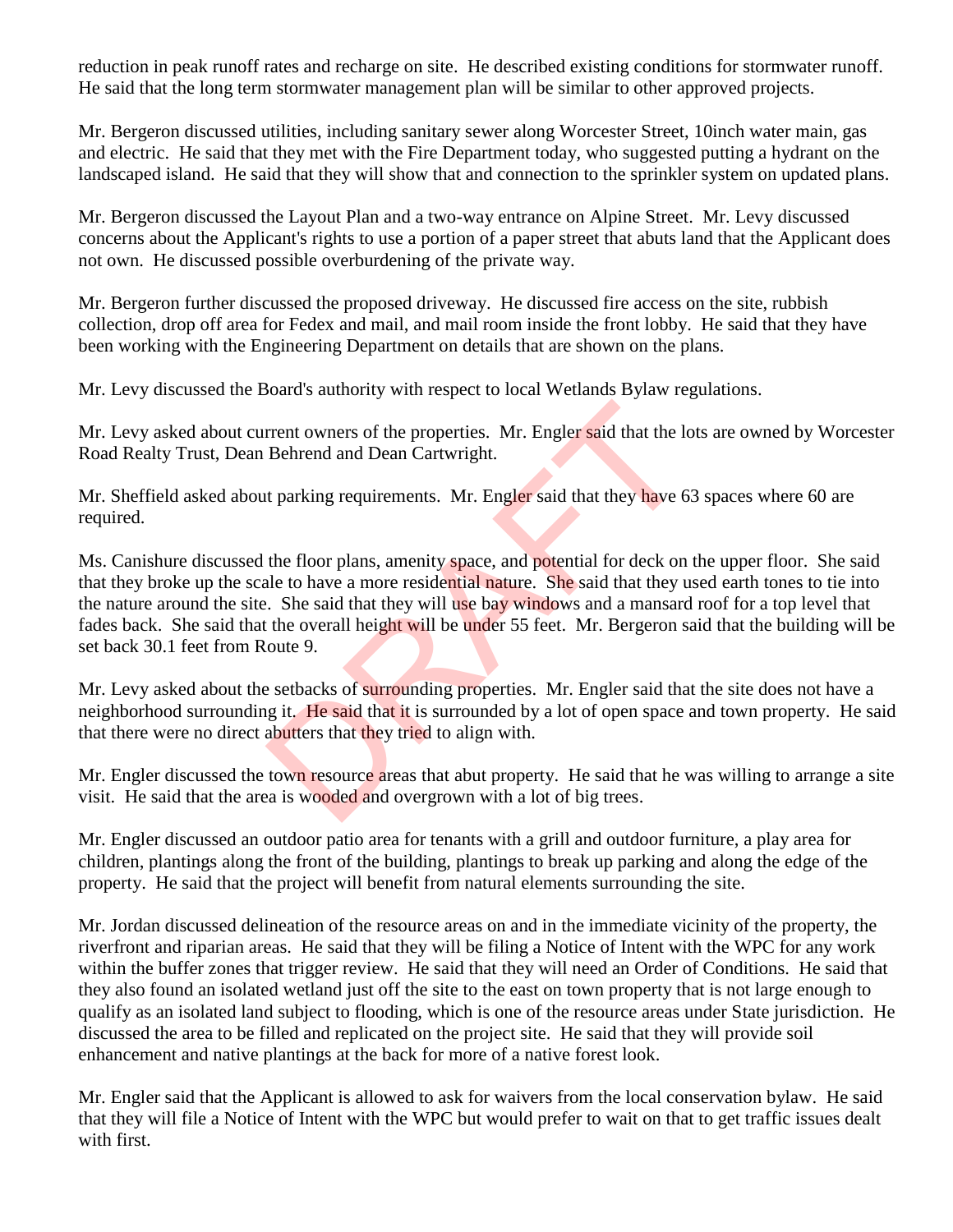Mr. Levy asked if there are any jurisdictional areas not under State statute that would impact a local bylaw. Mr. Jordan said that there is no work proposed in the 25 foot setback area under the bylaw. He said that the isolated wetland is predominantly off site.

The Board discussed finding a peer reviewer for wetlands issues.

Mr. Levy discussed the Purchase and Sale Agreement (P&S) and title review within 30 days of date of agreement. He said that there was no date on it. Mr. Engler said that he can provide title to the property.

Mr. Levy discussed exhibits that were referred to but not attached. He said that he would like to see Exhibit B, which relates to agreements and leases. He said that he would like to see the underlying agreement for assignment of the P&S on the Cartwright property. He asked if \$700,000 was the total consideration. He said that what the Board has seen is from the purported purchaser of the property and he would like to see something from the owner of the property.

The Board discussed peer reviews using Rob Nagi for traffic, Cliff Boehmer for architecture, Judi Barrett as 40B Consultant, and a wetlands consultant to be determined. The Board discussed using the Town's Engineering Department for review of civil engineering. Mr. Engler asked that the town get a proposal that is consistent with other 40B's and he will authorize it. Mr. Jordan discussed consulting with the WPC to find a wetlands consultant. The Board discussed using the same wetlands consultant for both ZBA and WPC reviews. etlands consultant to be determined. The Board discusses<br>for review of civil engineering. Mr. Engler asked that th<br>OB's and he will authorize it. Mr. Jordan discussed consultant for<br>OB's and he will authorize it. Mr. Jorda

Mr. Sheffield asked if the sidewalk on the site plan is on state property. Mr. Bergeron said that it is. He said that the State required a concrete sidewalk with granite curbing. He said that they added a bus stop and there will be a sidewalk from the building that will connect to the sidewalk at the road.

Mr. Sheffield said that he was looking for ways to have more landscaping between Route 9 and the building façade. He said that a stronger line between Level 1 and Level 2 would help to separate them and could reduce the apparent height of the building. He said that by separating the garage from the residences will make the building on the ground stronger.

Mr. Sheffield said that the first parking space on the right as you enter the building will be hard to get into. He said that the last two spaces at the dead end may require more maneuvering than he would like to see. He said that maneuvering could be demonstrated with circulation diagrams. Mr. Engler said that they will look at that.

Mr. Sheffield discussed having more site amenities such as grass. He said that it will be a tight site for the residents. He asked if the target tenants will be empty nesters. Mr. Engler said that it will be open occupancy but his experience is that the predominant demographic for this type of housing is empty nesters. Mr. Sheffield said that there may be some areas that can support three or four trees.

Rose Mary Donahue, 9 Maple Road, said that she lives across from the site. She said that this is a neighborhood and the current space is green space that is a buffer from other traffic and congestion in the area. She said that the trees help to purify the air. She said that she served on the Planning Board for 12 years and was part of permitting of a subdivision on McLean Road. She said that they heard a number of complaints from residents about upsetting drainage in the area. She said that they will be introducing a huge amount of impervious space here. She said that they will be dramatically changing the entire area, which is pretty well developed. She said that some of the mature trees and vegetation will be lost. She asked how habitat loss will be handled in terms of displacement of creatures. She said that it is a wetlands area.

Ms. Donahue said that the property will go from a green site to a large building that will be huge in comparison to anything in the neighborhood. She said that she was concerned about the impact to the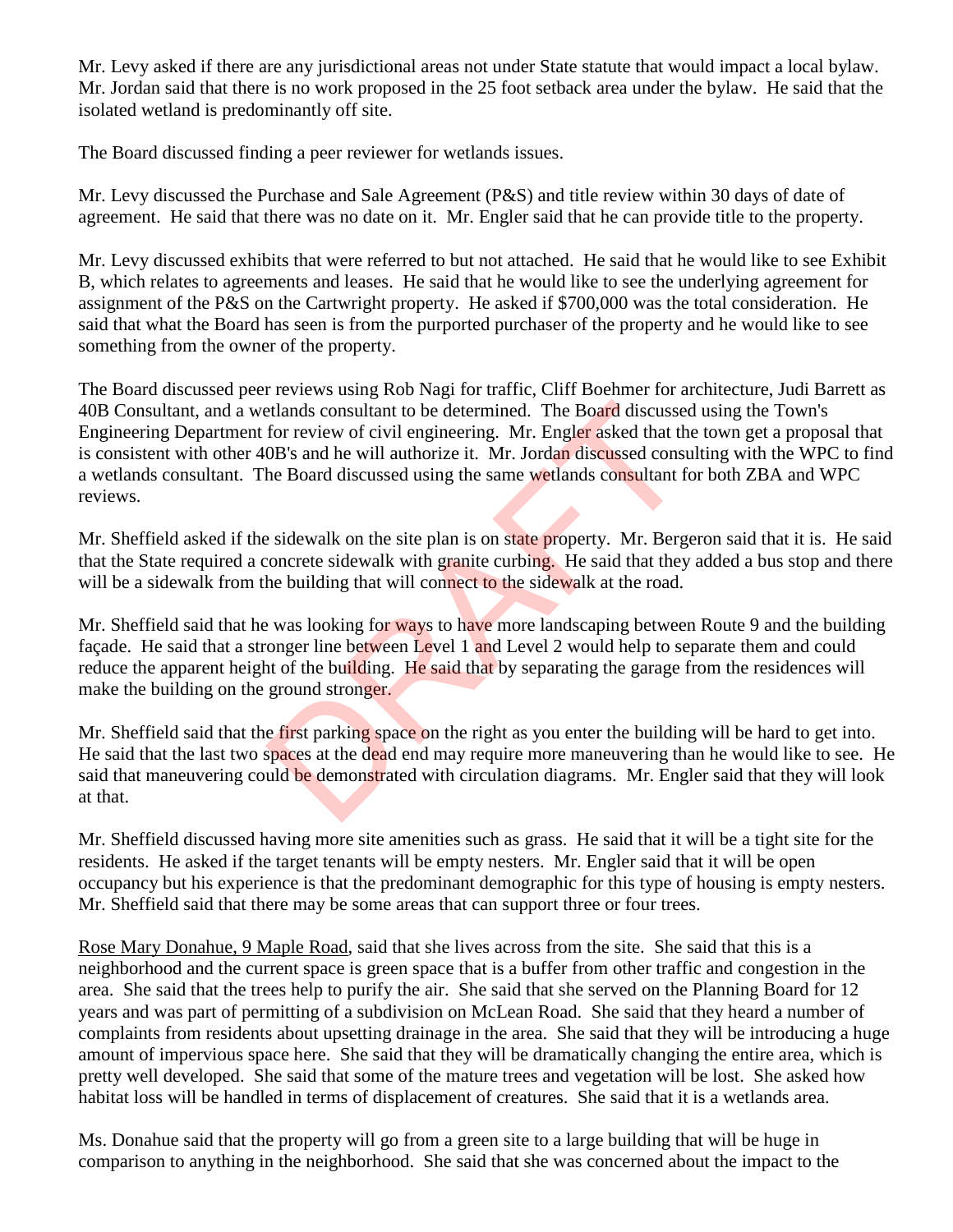neighborhood with all of the windows and little green space. She discussed concerns about constrained access and egress to the site. She said that it is located on Route 9 Eastbound, which is already heavily congested and traffic travels at high speeds. She discussed another project close by that will introduce 350 units in Phase 1 and up to 600 units total in Phase 2. She said that there is preliminary discussion about a project at Wellesley Gateway that could add another 131 units. She said that another approved project close by added 16 units. She said that traffic on Route 9 is what it is but these projects do impact the feel and the character of the neighborhood. She expressed concern that more people were not present at the public hearing. She said that there may be people who do not live within 300 feet who will see the project. She asked that the Board keep in mind the permanent impacts on the neighborhood. She said that it is one of the more affordable neighborhoods in Wellesley and a lot of hard working people who care live there.

Ms. Donahue said that reversing direction on Route 9 will be difficult. She asked about the school bus stop. Mr. Engler said that the bus is not allowed to enter private property. He said that the bus will pull off onto the shoulder.

Mr. Engler said that most of the site that they will be developing is disturbed. He said that there will not be a lot of clearing. He said that some trees will have to be removed. He said that a lot of the vegetation is not on their property and will remain. Ms. Donahue asked that the remaining vegetation be shown on a plan.

Ms. Donahue discussed the landscaping operation on the barren property. She said that there may be violations. She said that it had been used for gravel and as a snowfield. She said that there have been enforcement actions on the property over the years. She asked about evaluation for remediation.

Mr. Levy asked Ms. Donahue if she knew how the town came to own the property abutting the project. Ms. Donahue said that the Planning Department or the Natural Resources Commission might have information on that. She said that she thought it was part of the Rosemary Brook area that is interrupted in parts and has had parcels carved out and developed for residential use. She said that conservation area was added with the subdivision. hat some trees will have to be removed. He said that a lo<br>main. Ms. Donahue asked that the remaining vegetation<br>he landscaping operation on the barren property. She said<br>it had been used for gravel and as a snowfield. She

Ms. Donahue discussed the tree buffers. She said that one of the considerations might be looking at what might be a healthy buffer in the area.

Ms. Donahue said that she had not seen updated plans. She said that with respect to screening at the front, it will basically look like a garage with residences above. She said that it will be difficult to plant to provide screening because of the sight lines that will be required to get onto Route 9. She said that the Department of Transportation does not do a good job of maintaining sidewalks and cutting back vegetation. She said that rather than relying on the State, the town should make sure that safe pedestrian access and egress to the site is provided.

The Board discussed continuing the hearing to September 10, 2019. Mr. Engler asked that Mr. Heep stay in touch with the Engineering Department and with Mr. Nagi so that the next few months can be productive.

Mr. Sheffield asked Mr. Engler to see if there are ways to increase the landscape buffer. Mr. Engler said that he will provide elevation drawings with landscaping. He said that they can attempt to relate it to the existing condition so that people understand that most of the site has already been disturbed.

Mr. Engler said that they will work with the Engineering Department and the Fire Department to address issues. He said that he will provide title information. He discussed access for Mr. Cartwright. He said that they will wait for Mr. Boehmer's review before making architectural changes.

Mr. Sheffield moved, Mr. Levy seconded the motion, and the Board voted unanimously to continue the hearing to September 10, 2019.